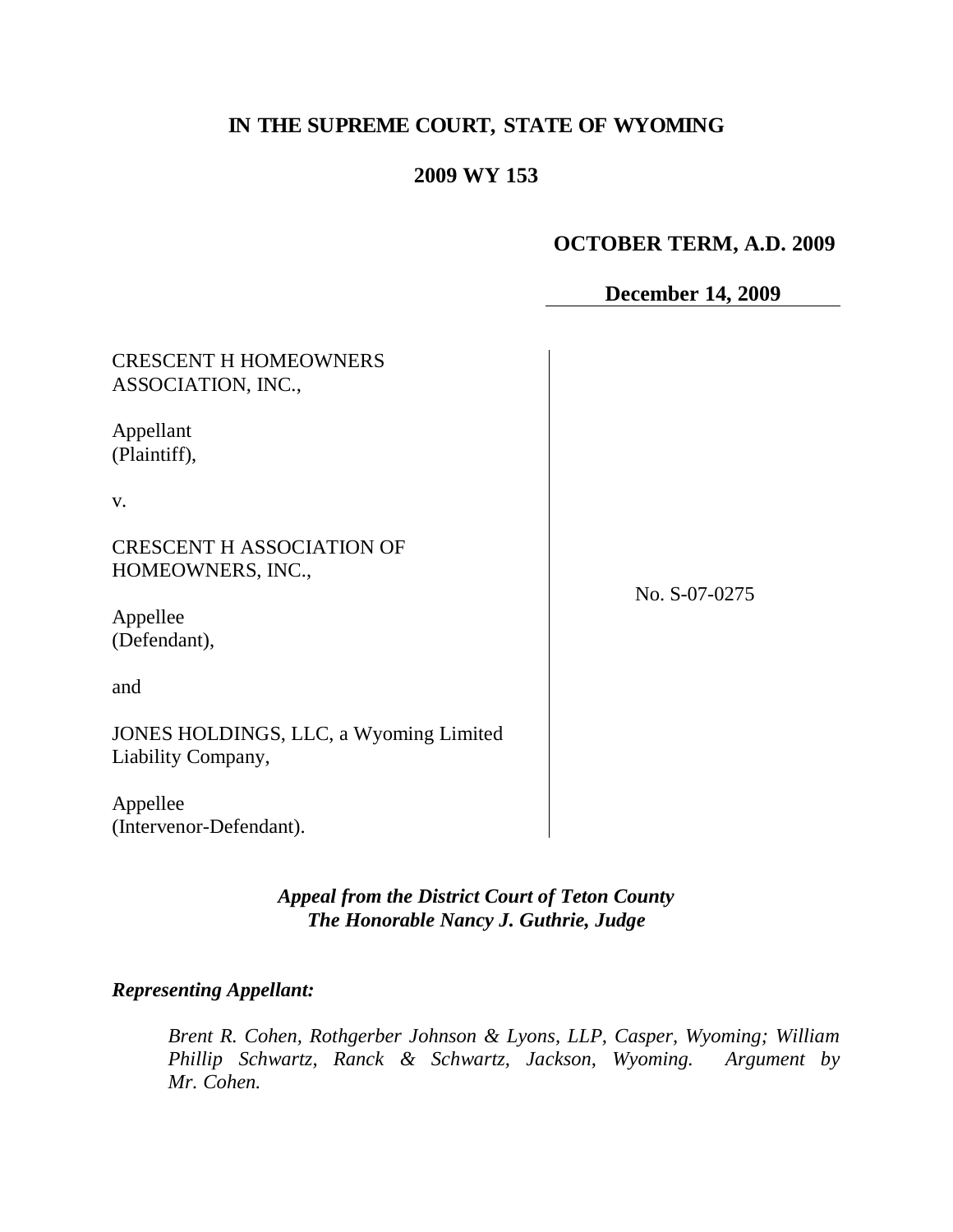### *Representing Appellee, Crescent H Association of Homeowners, Inc.:*

*Jessica Rutzick, Rutzick Law Office, Jackson, Wyoming.*

# *Representing Appellee, Jones Holdings, LLC:*

*Jennifer Ann Golden and Andrea L. Richard, The Richard Law Firm, PC, Jackson, Wyoming. Argument by Ms. Golden.*

*Before VOIGT, C.J., and HILL, KITE, and BURKE, JJ., and JAMES, D.J.* 

**NOTICE: This opinion is subject to formal revision before publication in Pacific Reporter Third. Readers are requested to notify the Clerk of the Supreme Court, Supreme Court Building, Cheyenne, Wyoming 82002, of any typographical or other formal errors so that correction may be made before final publication in the permanent volume.**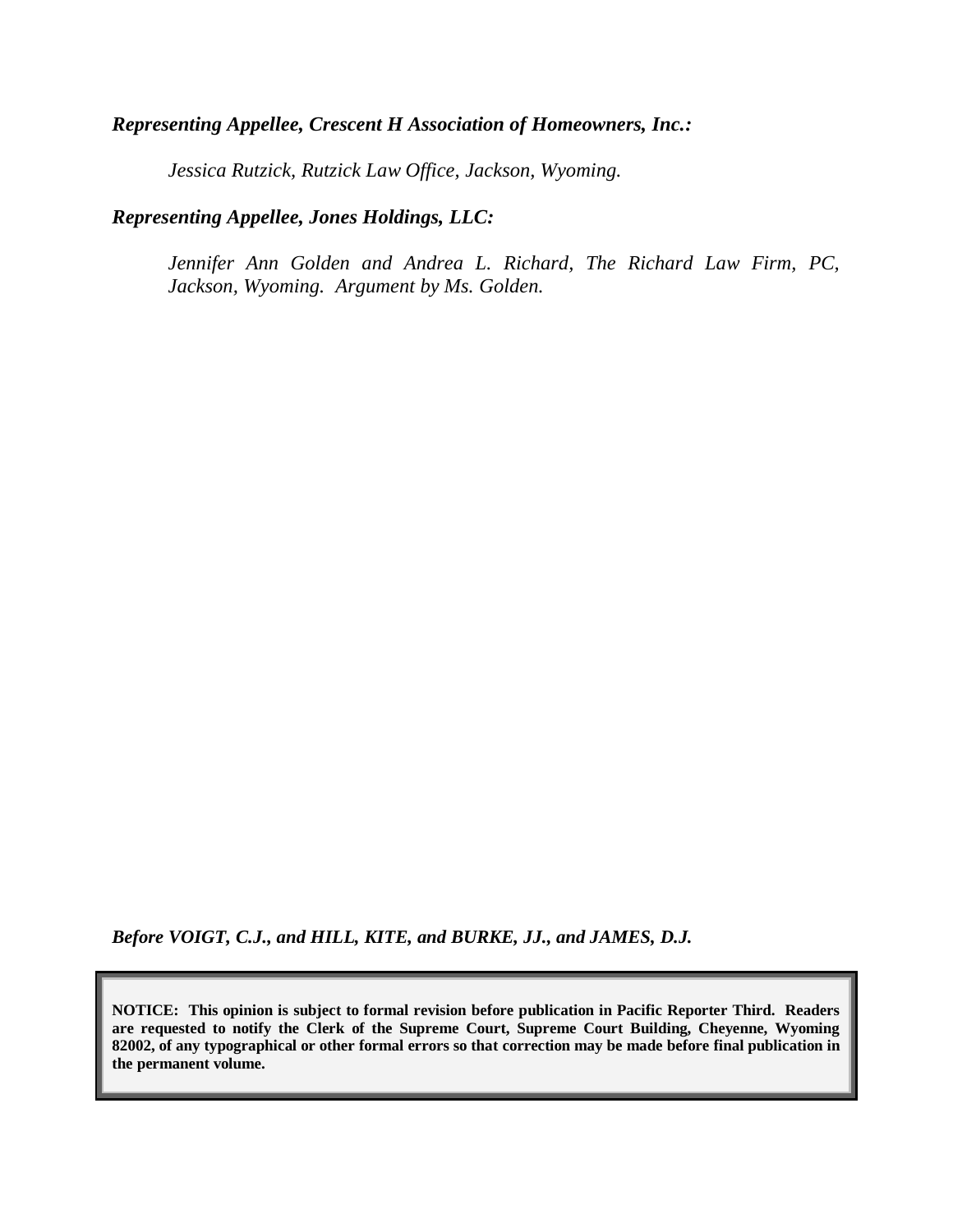#### **BURKE, Justice.**

[¶1] This appeal involves a dispute between two homeowner associations regarding regulation of fishing and land use activities within Crescent H Ranch. Crescent H Homeowners Association, Inc. (First Filing Association) contends that it and Crescent H Association of Homeowners, Inc. (Fourth Filing Association) formed a contract that made them jointly responsible for creating and enforcing rules governing recreational activities on the Ranch. The Fourth Filing Association and Intervenor, Jones Holdings, LLC, assert that the Fourth Filing Association has the sole right to regulate these activities. The district court granted summary judgment in favor of the Fourth Filing Association and Jones Holdings. We affirm.

#### *ISSUES*

- [¶2] The First Filing Association presents these issues:
	- 1. Whether the district court erred in finding that the Rules and Regulations did not form a valid contract between the First Filing Association and the Fourth Filing Association.

a. Whether the district court erred in finding that there was no consideration exchanged to support a binding contract.

b. Whether the district court erred in relying on extrinsic evidence in finding that the Rules and Regulations were "merely an iteration of existing rules."

2. Whether the district court erred in finding that the First Filing Association and the Fourth Filing Association exceeded their authority by adopting the Rules and Regulations governing fishing and other recreational amenities at Crescent H Ranch.

> a. Whether the district court erred in considering the issue of authority in the context of a contractual dispute.

> b. Whether the district court erred in ignoring the authority granted to the First Filing Association and the Fourth Filing Association under their CC&Rs to adopt the Rules and Regulations.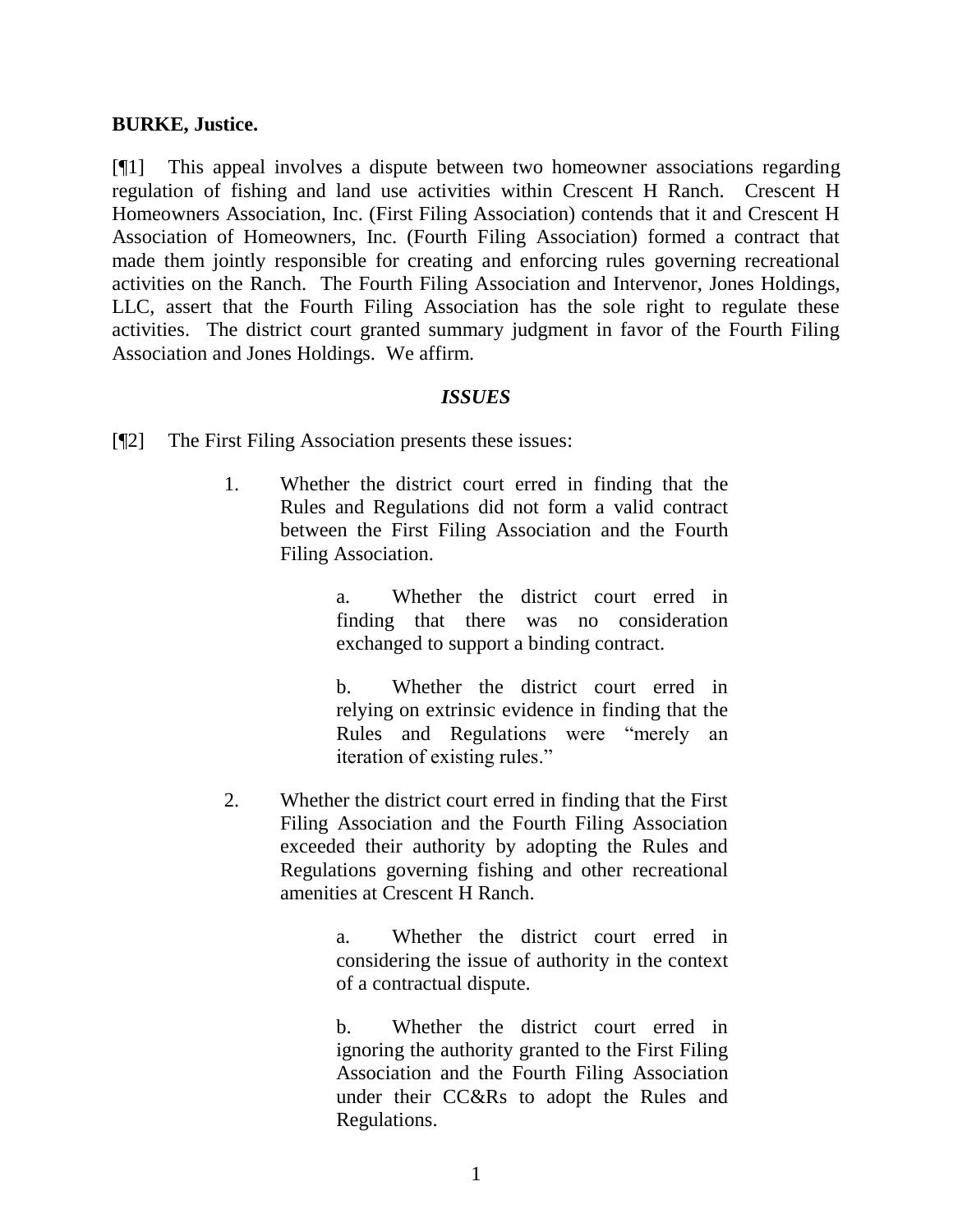3. Whether the district court erred in ruling that the Fourth Filing Association, as assignee of the Licensor, has sole authority to regulate fishing and other recreational amenities at the Crescent H Ranch.

# *FACTS*

[¶3] The 1,300 acre Crescent H Ranch in Wilson, Wyoming is home to two residential developments, the First Filing development and the Fourth Filing development. The Crescent H Guest Ranch (Guest Ranch) sits on an approximately 55 acre tract of land in the Fourth Filing development. The origin of the fishing and recreational use rights at issue in this case dates back to the early development of the Crescent H Ranch residential properties by Donald H. Albrecht. Mr. Albrecht purchased the Crescent H Ranch in 1964 and then in 1981 conveyed it to Rivermeadows Associates, Ltd. (RMA), a limited partnership of which Mr. Albrecht was the sole general partner. Mr. Albrecht and RMA continued to operate the Guest Ranch and, in 1985, they filed a "Declaration of Covenants, Conditions and Restrictions for Crescent H Guest Ranch" and began developing the First Filing residential subdivision.

[¶4] With the purchase of a lot in the First Filing development, each purchaser received fishing rights, along with other amenities including access to Guest Ranch services and access to hiking trails. The fishing and recreational use rights conveyed varied among the First Filing homeowners, both in terms of the rights and amenities conveyed and in the manner in which the rights were documented. The variations in the fishing and recreational use rights came to a head in the mid-1990s as a result of RMA"s bankruptcy in January 1995. Several First Filing homeowners initiated an adversary proceeding in Bankruptcy Court to confirm their fishing and recreational use rights. The homeowners' adversary proceeding was resolved pursuant to a Settlement Agreement Resolving Homeowners Issues (Bankruptcy Settlement), dated June 23, 1997. The parties to the Bankruptcy Settlement were the Bankruptcy Trustee, all First Filing homeowners, and Countryside I, LLC. Countryside was a party to the Bankruptcy Settlement because the Bankruptcy Court had in February 1997, prior to resolution of the homeowners' issues, approved the sale of Crescent H Ranch to Countryside.

[¶5] The Bankruptcy Settlement confirmed the homeowners" fishing and recreational use rights and provided for the creation and recording of a new Fishing License and a new Use Agreement that would supersede and replace all other instruments or provisions purporting to govern the fishing and recreational use rights. The Bankruptcy Settlement provided, in relevant part:

> (a) Fishing Licenses. Upon entry of an order approving this settlement, Countryside will sell, grant and convey to each of the Homeowners a fishing license in the form of Exhibit B (the "New Fishing License"). The New Fishing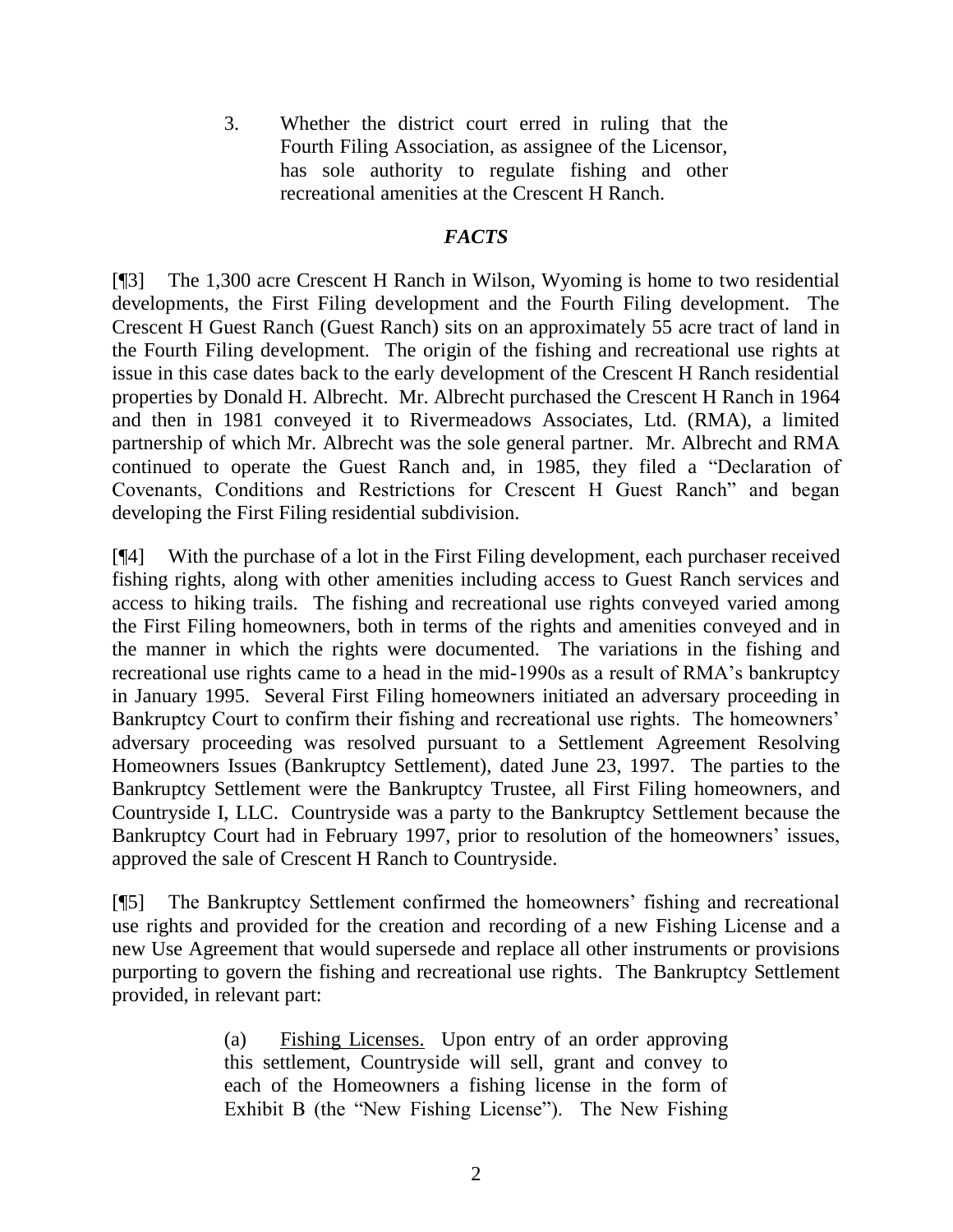License shall be an interest in real property and shall have provisions for appropriate recording in the real property records. \* \* \*

(b) Use Agreement. Countryside and each of the Homeowners will execute a Use Agreement in the form of Exhibit C (the "New Use Agreement"). The New Use Agreement shall grant "Riparian Use Rights" (as defined therein), which shall constitute an interest in real property and shall have provisions for appropriate recording in the real property records.

[¶6] All First Filing homeowners consented to the Bankruptcy Settlement and the Bankruptcy Court issued an order approving the settlement. The Bankruptcy Court entered an Order of Dismissal with Prejudice of the homeowners' adversary litigation on April 20, 1998. In keeping with the terms of the Bankruptcy Settlement, Countryside issued to all First Filing homeowners new Fishing License and Use Agreements. Memoranda of the two Agreements were recorded in the Teton County land records.

[¶7] The new Fishing License and Use Agreements designated each respective homeowner as Licensee, and Countryside as Licensor. The new Fishing License Agreement reserved to the Licensor the authority and discretion to regulate the fishing rights, provided the regulations were "applicable on a nondiscriminatory basis to Licensor, its guests and all current and future licensees." The new Use Agreement contained a similar provision providing for regulation of the recreational use rights. Neither Agreement identified any other entity authorized to regulate fishing and recreational use rights.

[¶8] While the new Fishing License Agreement was being negotiated, finalized, and issued, Countryside, as the new owner of Crescent H Ranch, began development of the Fourth Filing residential subdivision. As required by the Bankruptcy Settlement, Countryside conveyed with each parcel fishing and recreational use rights in the form of the new Fishing License and Use Agreements. On June 25, 1997, Countryside filed a "Declaration of Covenants, Conditions and Restrictions for Crescent "H" Ranch Parcels" for the Fourth Filing subdivision.

[¶9] In the summer of 1997, the two homeowner associations sent a letter to each of the property owners. The letter stated, in part:

> In view of the changes in ownership associated with the numerous resales and sales of original "Crescent H First Filing" Lots, the sale of the residual portion of the Ranch to Countryside L.L.C. and the subsequent sales of certain large parcels and the creation of the new Crescent H Association of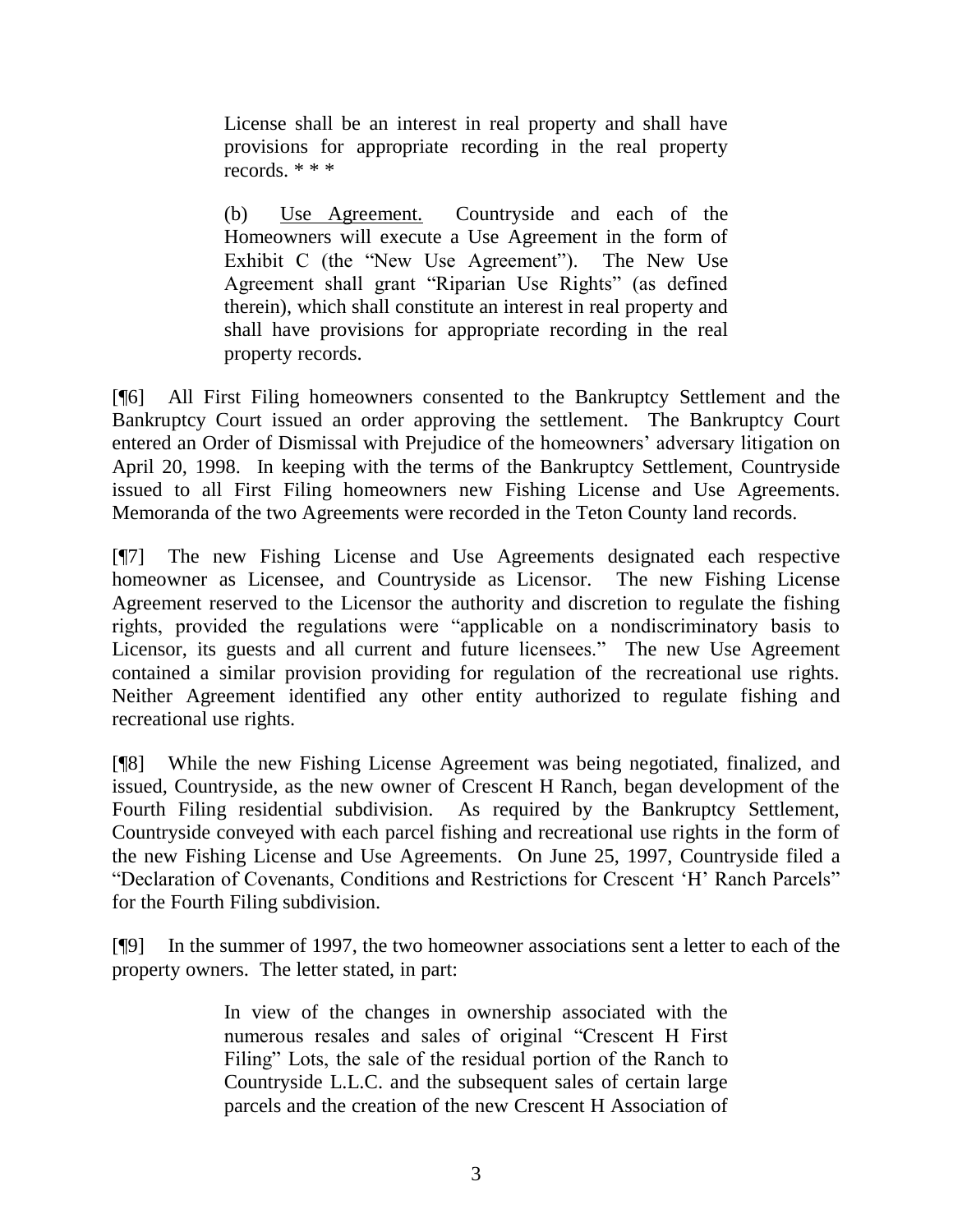Homeowners for these new "Crescent H Ranch Parcels", it is an appropriate time to restate and codify the Rules and Regulations regarding use of the riparian lands, upland trails and First Filing Open Space and Ranch and Recreation parcels.

A copy of these Rules and Regulations is enclosed with this letter for your information and guidance.

A subsequent set of revised Rules and Regulations was circulated to the homeowners in July 1998. Neither the 1997 nor the 1998 set of Rules and Regulations is recorded in the Teton County land records.

[¶10] In December 2000, the Fourth Filing Association filed an action against Countryside for declaratory and injunctive relief, in which it challenged Countryside"s recording of an amendment to the Fourth Filing CC&Rs that would remove the Guest Ranch from the Fourth Filing. The litigation was resolved with the execution of a Mutual Release and Settlement Agreement. The Settlement Agreement required the recording of amended CC&Rs and, upon sale of the Guest Ranch, the assignment to the Fourth Filing Association of Countryside"s rights and obligations "to maintain, repair and operate the riding and recreation trails and the fishing amenities and the right to collect ranch and recreation fees."

[¶11] The Fourth Filing homeowners and Countryside executed the amended Fourth Filing CC&Rs and, on July 23, 2002, those CC&Rs were recorded in the Teton County land records. The amended Fourth Filing CC&Rs provided authority for the Fourth Filing Association to adopt and enforce regulations governing the fishing and recreational use rights. In 2002, the First Filing Association also amended its CC&Rs. Those amended covenants were recorded in the Teton County land records on October 11, 2002.

[¶12] In November 2002, Countryside sold its interests in the Crescent H Ranch, including the Guest Ranch, to Jones Holdings. Contemporaneous with that transaction, Countryside executed an Assignment of its regulatory rights under the Fishing License and Use Agreements to the Fourth Filing Association. Countryside reserved and assigned all other rights as Licensor under the Fishing License and Use Agreements to Jones Holdings.

[¶13] On June 2, 2006, the First Filing Association filed this action for declaratory relief seeking a declaration that the Rules and Regulations are a binding contract that requires the Fourth Filing Association to share regulatory authority of the Crescent H Ranch fishing and recreational use rights with the First Filing Association. Both parties filed motions for summary judgment. Jones Holdings, in an attempt to preserve its rights under the Fishing License and Use Agreements, filed a motion to intervene. The district court granted that motion. Jones Holdings also filed a motion for summary judgment.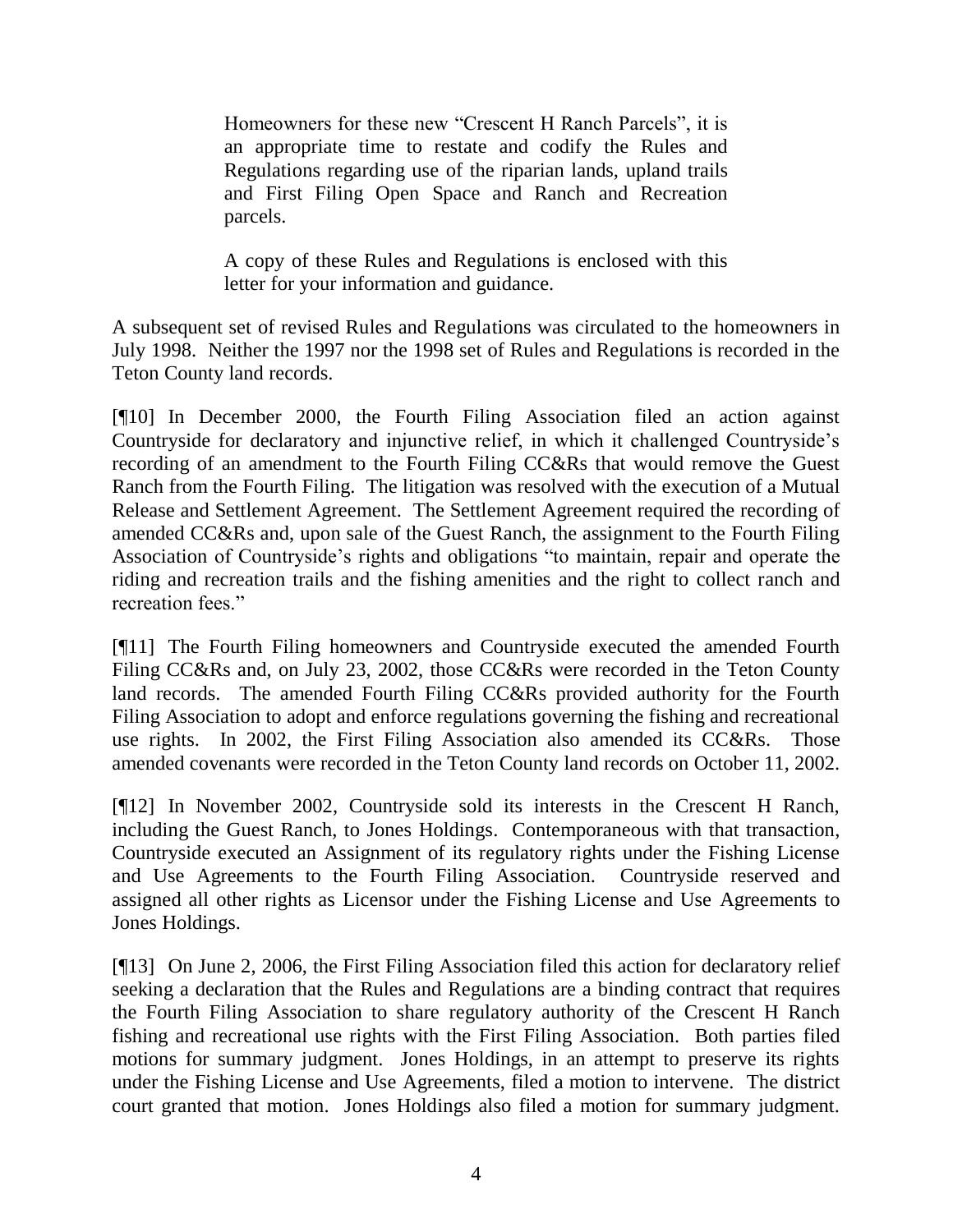The parties completed additional discovery and summary judgment briefing and the district court heard argument on the motions.

[¶14] The district court granted summary judgment in favor of Jones Holdings and the Fourth Filing Association. In so ordering, the district court found that:

> [F]ishing and other recreational amenities on the Crescent H are controlled by the Fishing License and Use Agreements, which constitute enforceable easements on all parcels within the Crescent H. The easements dictate that the authority to regulate fishing and recreation lies in the hands of the Licensor, which is currently the Fourth Filing Association, that is, Defendant Crescent H Association of Homeowners, Inc. As Licensor, Crescent H Association of Homeowners, Inc. may regulate the amenities so long as it is done in a nondiscriminatory manner.

The court specifically rejected the First Filing Association"s claim that the Rules and Regulations entitled it to joint regulatory authority:

> The Court finds that the "Crescent H Ranch Rules and Regulations" do not constitute a valid contract binding on the homeowners associations and residents because there was no consideration exchanged; the document was merely an iteration of existing rules. Further, the Rules and Regulations exceeded the authority of the parties who promulgated the rules by attempting to grant both homeowners associations the power to regulate recreation amenities. Such an assignment of rights does not conform to the requirements of the Fishing License and Use Agreements.

The First Filing Association filed this appeal.

#### *STANDARD OF REVIEW*

[¶15] Our standard of review for summary judgment is well established:

Summary judgment is appropriate when there are no genuine issues of material fact and the moving party is entitled to judgment as a matter of law. W.R.C.P. 56(c); *Metz Beverage Co. v. Wyoming Beverages, Inc.*, 2002 WY 21, ¶ 9, 39 P.3d 1051, 1055 (Wyo. 2002). "A genuine issue of material fact exists when a disputed fact, if it were proven, would establish or refute an essential element of a cause of action or a defense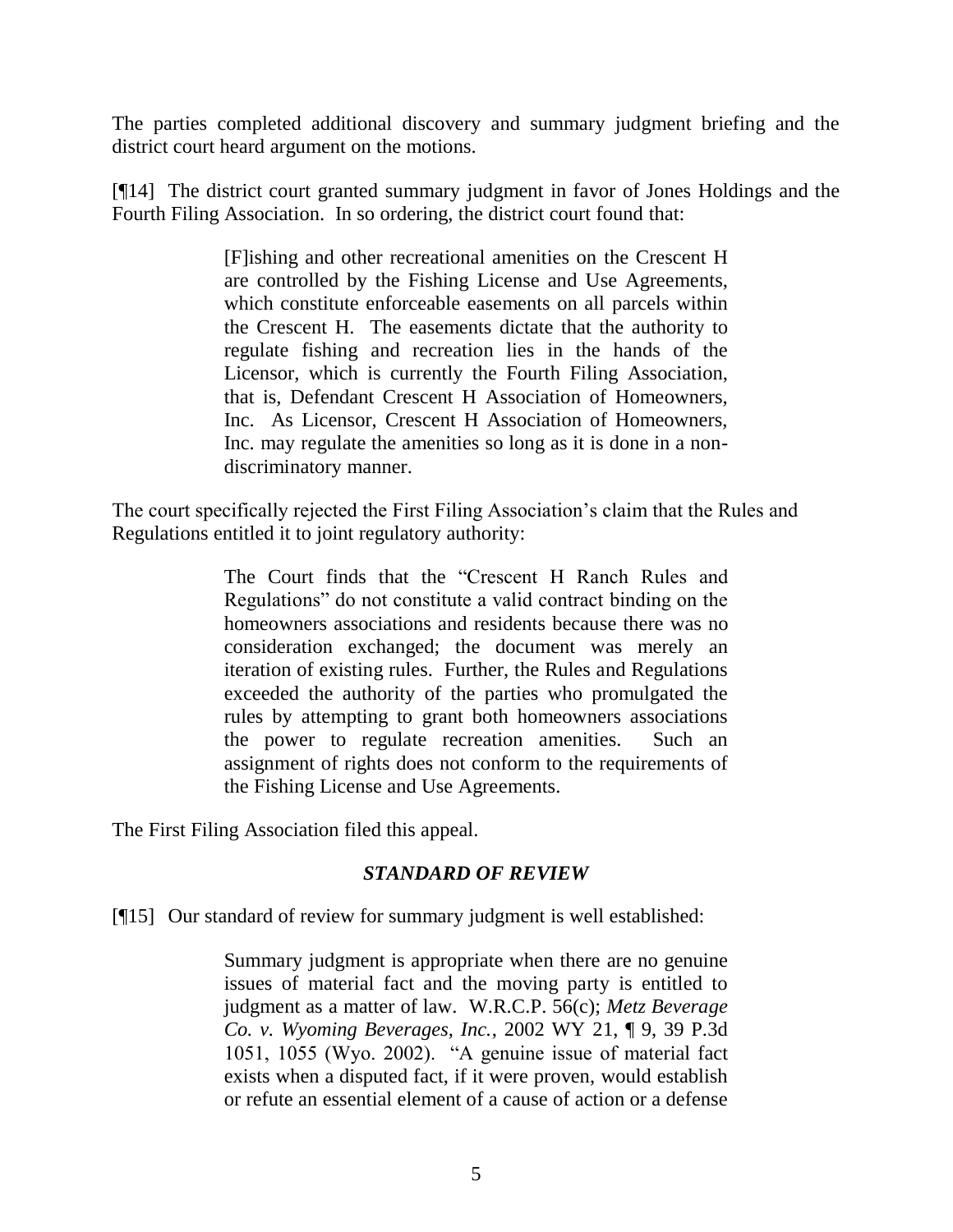that the parties have asserted." *Id.* Because summary judgment involves a purely legal determination, we undertake *de novo* review of a trial court's summary judgment decision. *Glenn v. Union Pacific R.R. Co.*, 2008 WY 16, ¶ 6, 176 P.3d 640, 642 (Wyo. 2008).

*Jacobs Ranch Coal Co. v. Thunder Basin Coal Co.*, 2008 WY 101, ¶ 8, 191 P.3d 125, 128-29 (Wyo. 2008). This standard applies equally in actions for declaratory judgment. *See*, *e.g.*, *Laughter v. Board of County Comm'rs for Sweetwater County*, 2005 WY 54, ¶ 9, 110 P.3d 875, 879 (Wyo. 2005). *See also Coffinberry v. Board of County Comm'rs of County of Hot Springs*, 2008 WY 110, ¶ 3, 192 P.3d 978, 979-80 (Wyo. 2008).

[¶16] In reviewing a summary judgment, the Court examines the record from the vantage point most favorable to the party opposed to the motion, giving that party the benefit of all favorable inferences that may be fairly drawn from the record. *Vollan v. Wyoming Bd. of Dental Examiners*, 2007 WY 132, ¶ 5, 165 P.3d 103, 104 (Wyo. 2007). The Court evaluates the propriety of the judgment using the same standards and same materials used by the district court. *Id.* The Court accords no deference to the lower court decision. *Id.* The Court may uphold a grant of summary judgment upon any proper legal ground finding support in the record. *In re HC*, 983 P.2d 1205, 1209 (Wyo. 1999) (citing *Ahearn v. Anderson-Bishop Partnership*, 946 P.2d 417, 422 (Wyo. 1997)).

# *DISCUSSION*

[¶17] The material facts are generally not in dispute. The parties differ as to the legal significance of those facts. The Fishing License and Use Agreements at issue resulted from settlement of an adversarial bankruptcy proceeding initiated by several of the homeowners in Crescent H Ranch, First Filing. The Bankruptcy Settlement detailed the background leading to the settlement:

> C. The Homeowners each own real property and improvements on land adjacent to the Property, which was originally part of the Crescent H Ranch. The Homeowners purchased their properties at various times over the past fifteen years. In connection with the sales, and as an inducement thereto, the Debtor and its officers and agents, including Donald H. Albrecht and his sons Scott Albrecht and Richard Albrecht, granted the Homeowners various fishing and access rights to the Property as well as rights to use the amenities connected with the Crescent H Guest Ranch (collectively, the "Fishing, Riparian Use and Guest Service Rights").

D. The documentation of the Fishing, Riparian Use and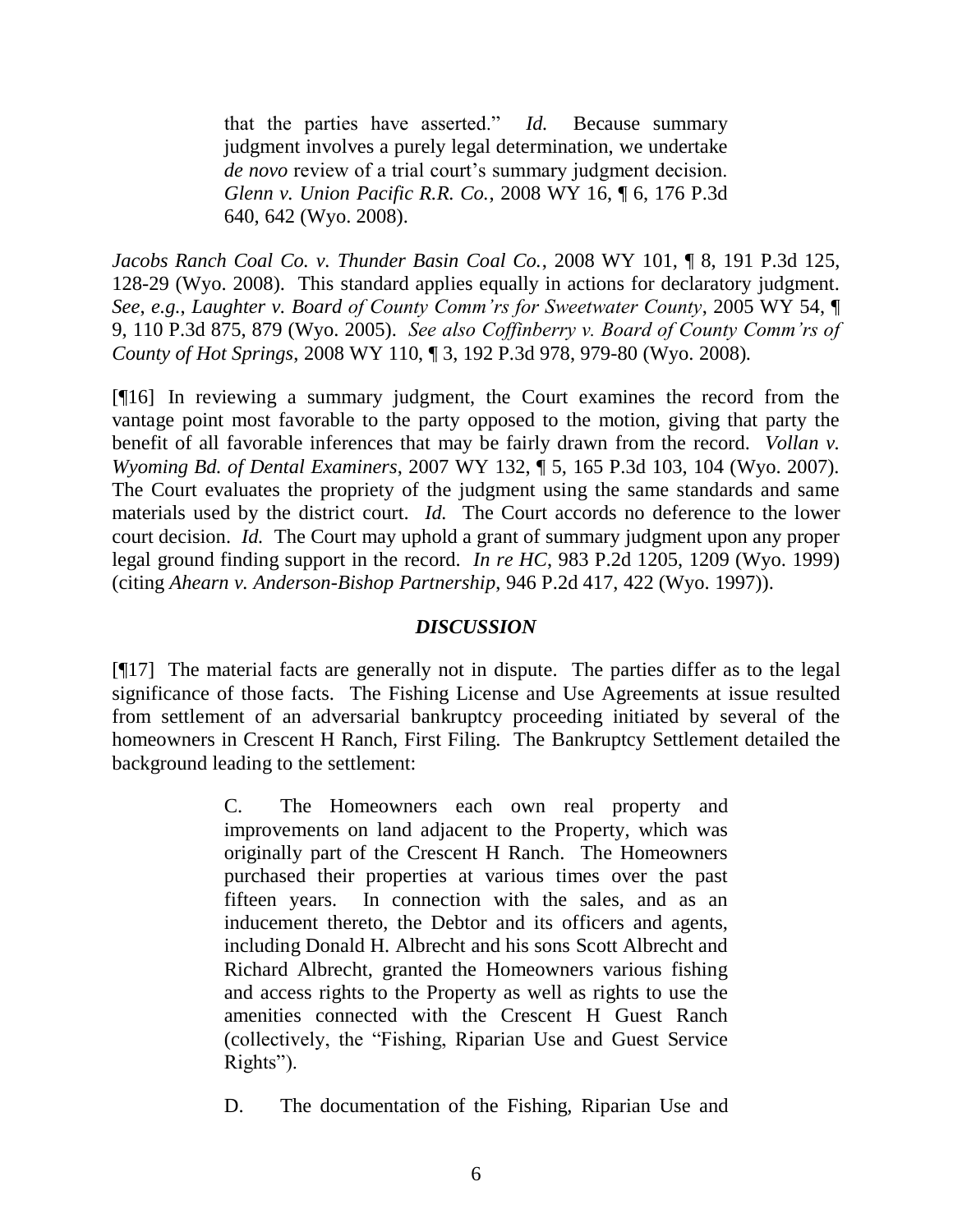Guest Service Rights varied substantially among the Homeowners. Although most, but not all, of the grants of Fishing Rights were reflected in legal documents, there were substantial differences. Thus, (i) some documents were signed and notarized, some signed, and some unsigned; (ii) the rights granted and various conditions for use differed, as did other terms of the agreements, and (iii) some rights were recorded, some rights were not recorded but are described in recorded documents, and some rights were unrecorded. In all, there are several combinations of rights and claims. As for the Riparian Use and Guest Service Rights, there were fewer written agreements, and some variation in those that do exist.

E. The legal status of the fishing licenses is complex. The legal issues include, but are not limited to: (i) whether the grants give rise to interests in real property or revocable licenses, (ii) whether the grants are executory contracts which could be rejected in bankruptcy, (iii) whether some of the grants can be avoided because of inadequate documentation or based on the avoidance powers of sections 544 et seq. of the Bankruptcy Code, (iv) whether, assuming the interests can ordinarily be revoked or avoided, the Trustee can assert such rights in this case since the estate is solvent and, in any event, whether the Homeowners have various legal or equitable defenses, (v) whether, assuming some interests can be revoked or avoided, this gives rise to damage claims of the Homeowners and, if so, how damages might be determined. There is very little authority on any of these questions, and it cannot be gainsaid that litigation would be lengthy, complex and expensive. In addition, one possible outcome, is that different Homeowners and neighbors would wind up with significantly different rights. The issues regarding the Riparian Use and Guest Services agreements include validity, enforceability, ability to reject, and damages.

F. To confirm their Fishing, Riparian Use and Guest Service Rights, many of the Homeowners joined in filing an adversary proceeding in the Bankruptcy Court, entitled *MacLean, et al. v. Rivermeadows Associates, Ltd.*, (No. 96- 1011), on October 17, 1996. Thereafter, the Trustee and several of the Homeowners entered into a tolling agreement with respect to the rights of the Trustee in such matters, with a view to attempt[] to negotiate an overall resolution of these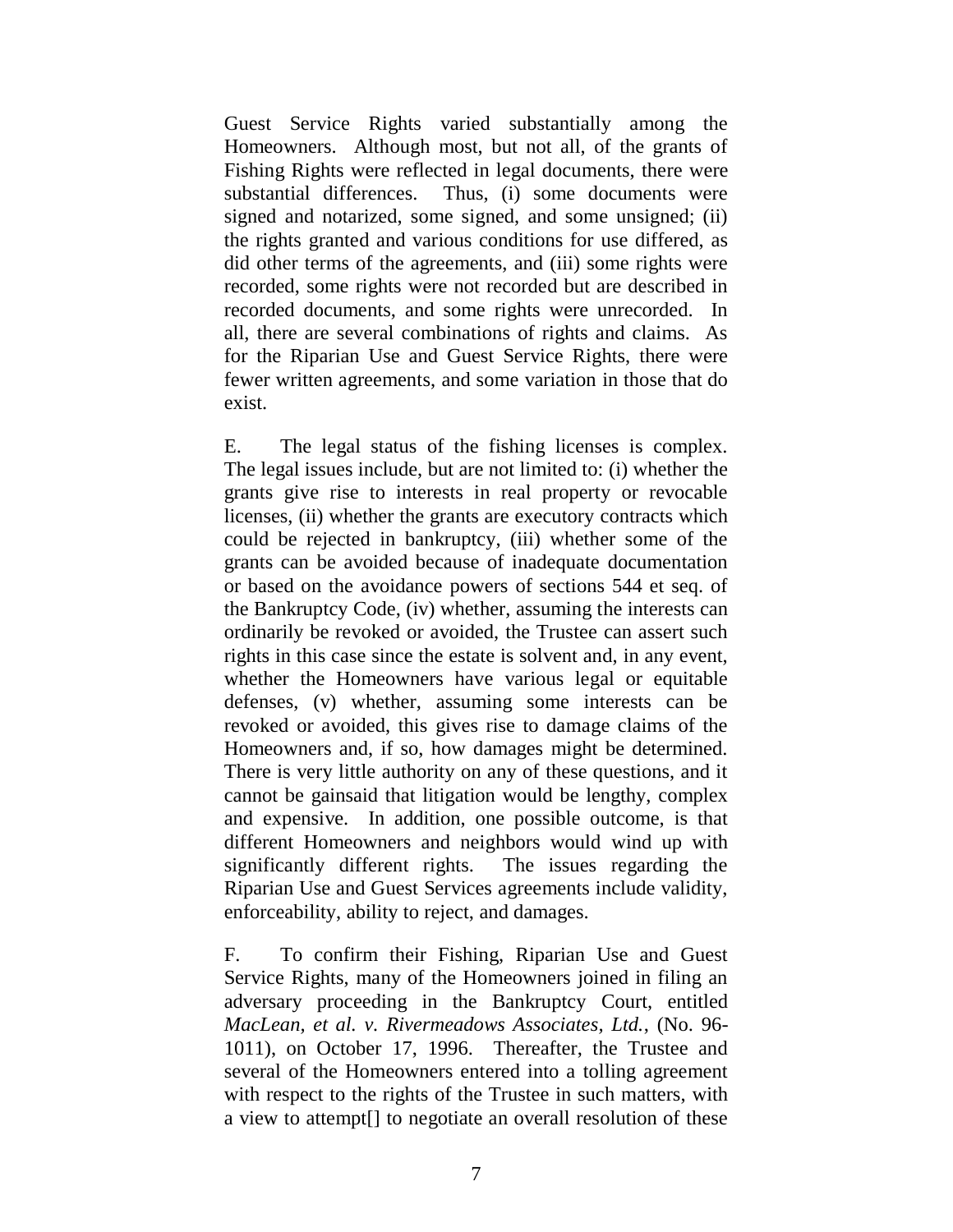issues. These negotiations were initially conducted between the Homeowners and Countryside, since the Trustee believed Countryside, as the prospective purchaser, had the paramount interest in any arrangement which was to extend into the future. Thereafter, the Trustee participated actively in the final negotiation and documentation of these matters.

G. On June 13, 1997, the Bankruptcy Court entered an order approving the sale of the Property to Countryside"s predecessor, Countryside, LLC. Under the Court's order, the sale shall not be free and clear of the Fishing, Riparian Use and Guest Service Rights alleged by the Homeowners.

H. The parties have entered into this Agreement to settle and resolve all matters connected with the Homeowners' Fishing, Riparian Use and Guest Service Rights.

[¶18] With regard to the new fishing licenses, the parties specifically agreed that:

(a) Fishing Licenses. Upon entry of an order approving this settlement, Countryside will sell, grant and convey to each of the Homeowners a fishing license in the form of Exhibit B (the "New Fishing License"). The New Fishing License shall be an interest in real property and shall have provisions for appropriate recording in the real property records. The order approving this Settlement Agreement (the "Approval Order") shall specifically provide that the New Fishing Licenses are valid, effective, and enforceable.

The sample license attached to the Bankruptcy Settlement identified Countryside as the "Licensor." As mentioned previously, all First Filing homeowners consented to the Bankruptcy Settlement and it was approved by the Bankruptcy Court. Countryside, as Licensor, subsequently issued the Fishing License and Use Agreements to all First Filing homeowners. Similar Agreements were subsequently issued to Fourth Filing property owners. These facts are undisputed.

[¶19] It is also undisputed that the Fishing License Agreement identified the Licensor as the regulating authority:

> Licensor shall have the power to regulate the fishing rights and privileges so long as such regulations are applicable on a nondiscriminatory basis to Licensor, its guests and all current and future licensees. The regulations which may be adopted by Licensor may include, but are not limited to: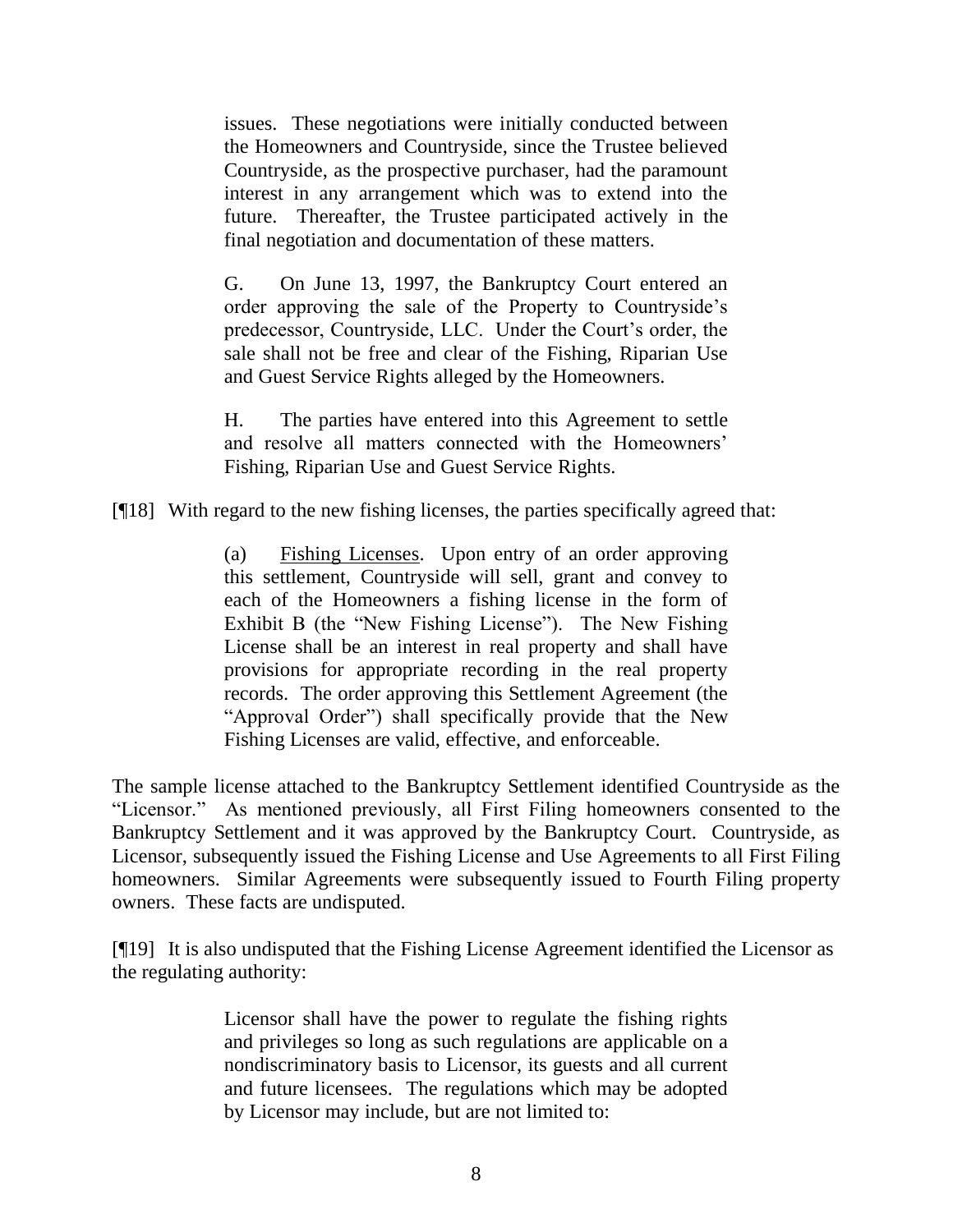a. If in the opinion of Licensor the fishing pressure becomes excessive, to the extent that the quality of the fishing experience is adversely affected, Licensor may restrict fishing to limited sections of the Fishing Waters for specific times or days in order to avoid overcrowding of, or excessive pressure on, the fishing habitats. Licensor may also limit or restrict (but not prohibit) fishing as may be required if the number of persons fishing threatens the wildlife habitat or otherwise may interfere with the tranquil and bucolic nature of the Riparian Lands.

c. Licensor may prohibit Licensee from fishing along a one hundred-yard stretch of water in front of a residence, provided, however, that Licensee may fish along the opposite bank.

. . .

The Fishing License Agreement does not purport to convey regulatory authority to any entity other than the Licensor. It does, however, contemplate transfer of the Licensor's rights and obligations under the Agreement:

> a. Licensor specifically reserves the right to transfer its rights and obligations under this Agreement to its successor or assigns, under an instrument specifically designating such successor or assigns as a successor or assign under this Agreement, and any new successor or assign will be subject to the obligations and receive the benefits of the terms and conditions contained herein.

[¶20] It is undisputed that Countryside was the original Licensor identified in the Bankruptcy Settlement. Countryside subsequently executed two Assignments of its rights and obligations as Licensor. The Assignment to Jones Holdings assigned all rights of Countryside as Licensor but specifically excluded "all rights assigned" to the Fourth Filing Association "by assignment dated November 21, 2002." In that document, Countryside assigned to the Fourth Filing Association:

> [T]he right to regulate fishing on the Fishing Waters at the Riparian Lands of Crescent H Ranch, as specifically defined in the Fishing License Agreements and reserved to Assignor (as Licensor), under Section Two of such Fishing License Agreements executed with landowners at Crescent H Ranch, except that the exercise of any assigned rights under Section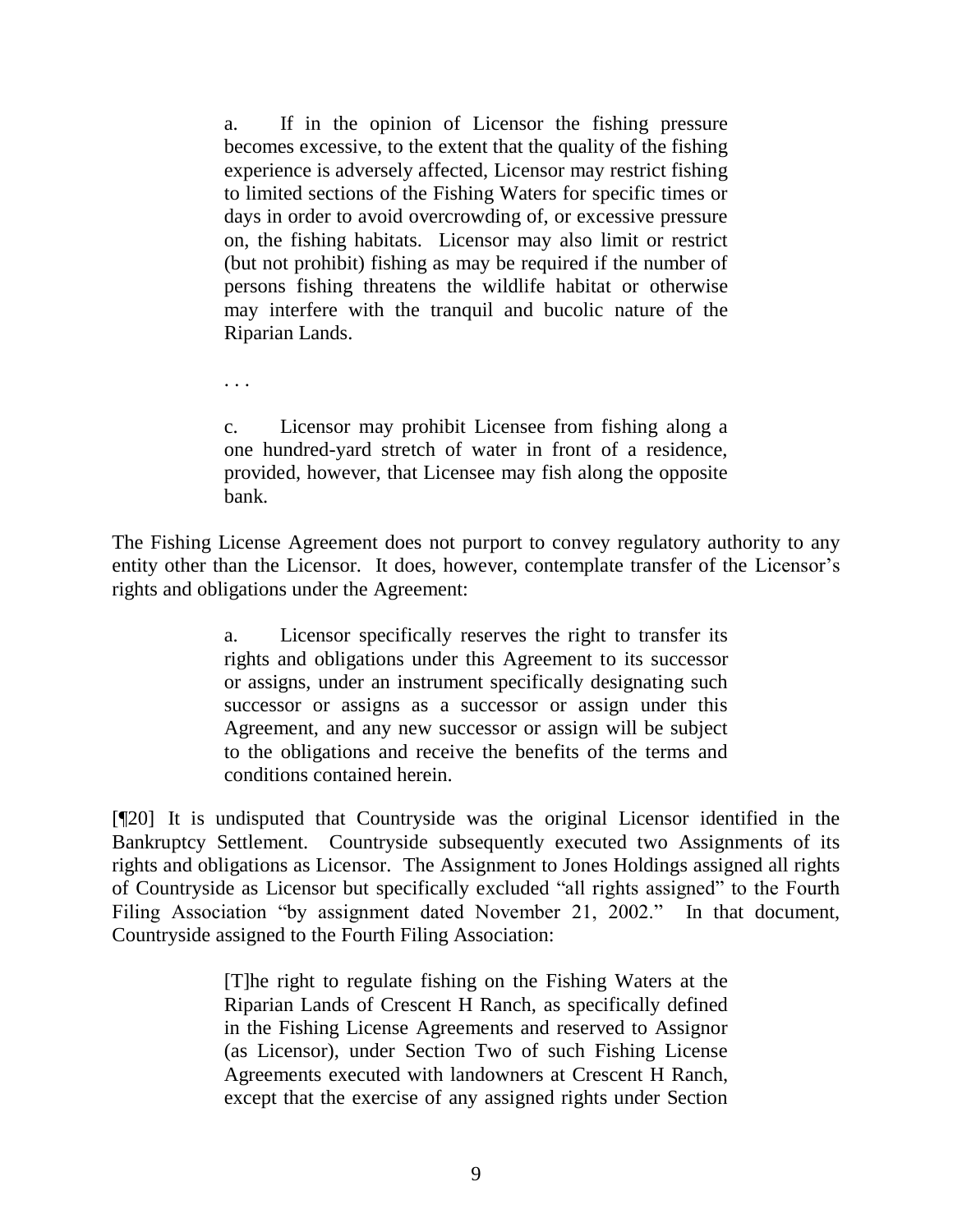Two (b) of the Fishing License Agreements shall require written consent of Assignor or its successor. This Assignment shall also include the right to enforce collection of the Base Annual Fees as provided in Section Four of the Use Agreements.

Based upon these Assignments, the district court determined that Countryside had assigned its rights to regulate "fishing and recreation" to the Fourth Filing Association. The First Filing Association does not challenge this finding.<sup>1</sup>

[¶21] In summary, it is undisputed that the new Fishing License and Use Agreements provided regulatory authority to the Licensor. The First Filing Association has never been designated as a Licensor or been assigned any rights as a Licensor "under an instrument specifically designating such successor or assigns as a successor or assign" as required by the new Fishing License and Use Agreements. The First Filing Association does not dispute these facts. Instead, it bases its claim of joint regulatory authority upon a 1997 document entitled, "Crescent H Ranch Rules and Regulations." The First Filing Association contends that this document is a binding contract that requires the Fourth Filing Association to jointly share regulatory authority. The district court rejected that claim and so do we.

[¶22] There is no dispute that a 1997 document entitled "Crescent H Ranch Rules and Regulations" exists. There does not appear to be any dispute that it was amended in 1998. The parties differ on whether that document is a contract that provides the First Filing Association with regulatory authority over fishing and recreation rights on the property.

[¶23] We note that the document does not have the usual indicies of a contract. It is not signed by anyone. It does not identify the parties entering into the alleged agreement. It does not recite the specific consideration for the agreement or specify that the alleged agreement was supported by any consideration. The document does not reflect that there was any negotiated exchange of performance. The letter accompanying the document that was sent to the lot owners stated that the document was created "to restate and codify the Rules and Regulations."

 $\overline{a}$ 

 $<sup>1</sup>$  Jones Holdings, who had also received an Assignment from Countryside, agrees with this finding: "The</sup> history and plain terms of the Fishing License and Use Agreements lead inevitably to the result reached by the District Court: the authority to regulate Crescent H Ranch fishing and recreational use rights is vested in the Fourth Filing Association. The Court should therefore uphold the District Court decision granting summary judgment to the Fourth Filing Association and Jones Holdings."